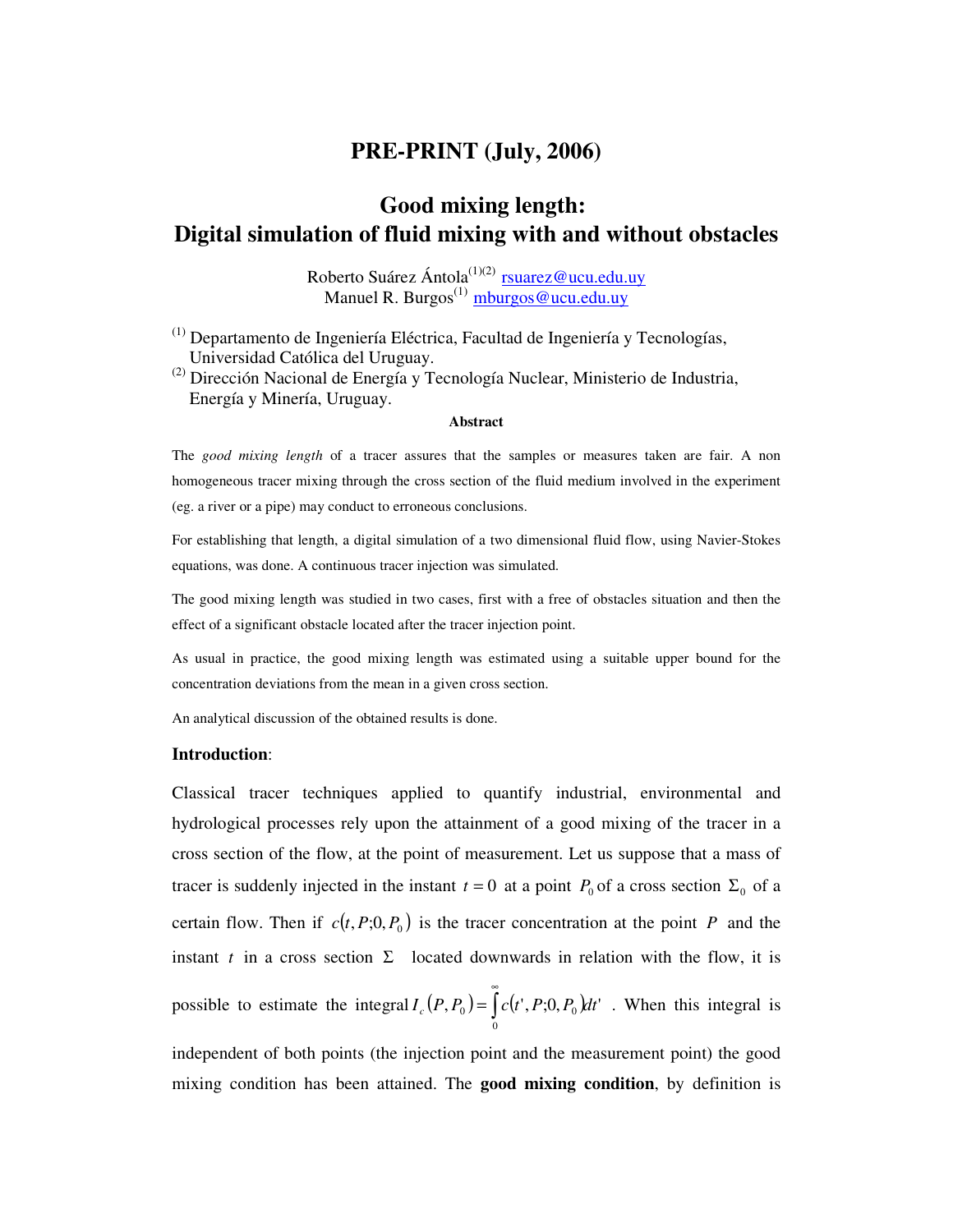attained when the following happens: the probability that a **particle of tracer**, that in *t* = 0 was located in  $P_0 \in \Sigma_0$ , crosses the element of area  $\Delta \Sigma$  (that belongs to the cross section  $\Sigma$ ) in some instant of time between 0 and  $t_0$  is equal to the probability that an **inert particle**, initially located in some point  $P'_{0} \in \Sigma_{0}$ , crosses the same element  $\Delta \Sigma$  in some instant between 0 and  $t_0$ , with  $t_0$  big enough. This is equivalent to the constancy of the integral  $I_c$ , as will be discussed below.

In case of a continuous injection of tracer in a stationary flow and with constant injection rate, the good mixing condition is attained when the concentration  $c(t, P; 0, P_0)$  doesn't vary across a cross section of the flow, from a certain crosssection onwards.

 For a model of a rectangular channel of constant cross section and infinite length, with a constant velocity flow, it is fairly easy to solve (by separation of variables or any other analytical technique) the three-dimensional advection dispersion equation for a tracer, both for a localized and sudden injection and for a localized (at the same point) continuous injection. Then the equivalence of the two mentioned criteria can be derived using as a starting point the analytical solutions. However, the exact equality between the constant value of  $I_c$  in different points for a sudden injection and the constant value of the concentration in different points of the same cross section for a continuous injection, is verified only asymptotically when the distance from the injection point tends to  $\infty$ . Therefore, in order to work with finite distances a certain margin of error must be allowed.

Also in practice the good mixing condition is fulfilled only approximately, so that an upper bound to allowable deviations between the integrals or between the concentrations in a given cross section of the flow must be established both for field experiments and for the results of digital simulations.

The distance between the injection point and the nearest cross section that verifies the good mixing condition between the established bounds for the error, suitably measured along a representative flow line, is by definition the mixing length.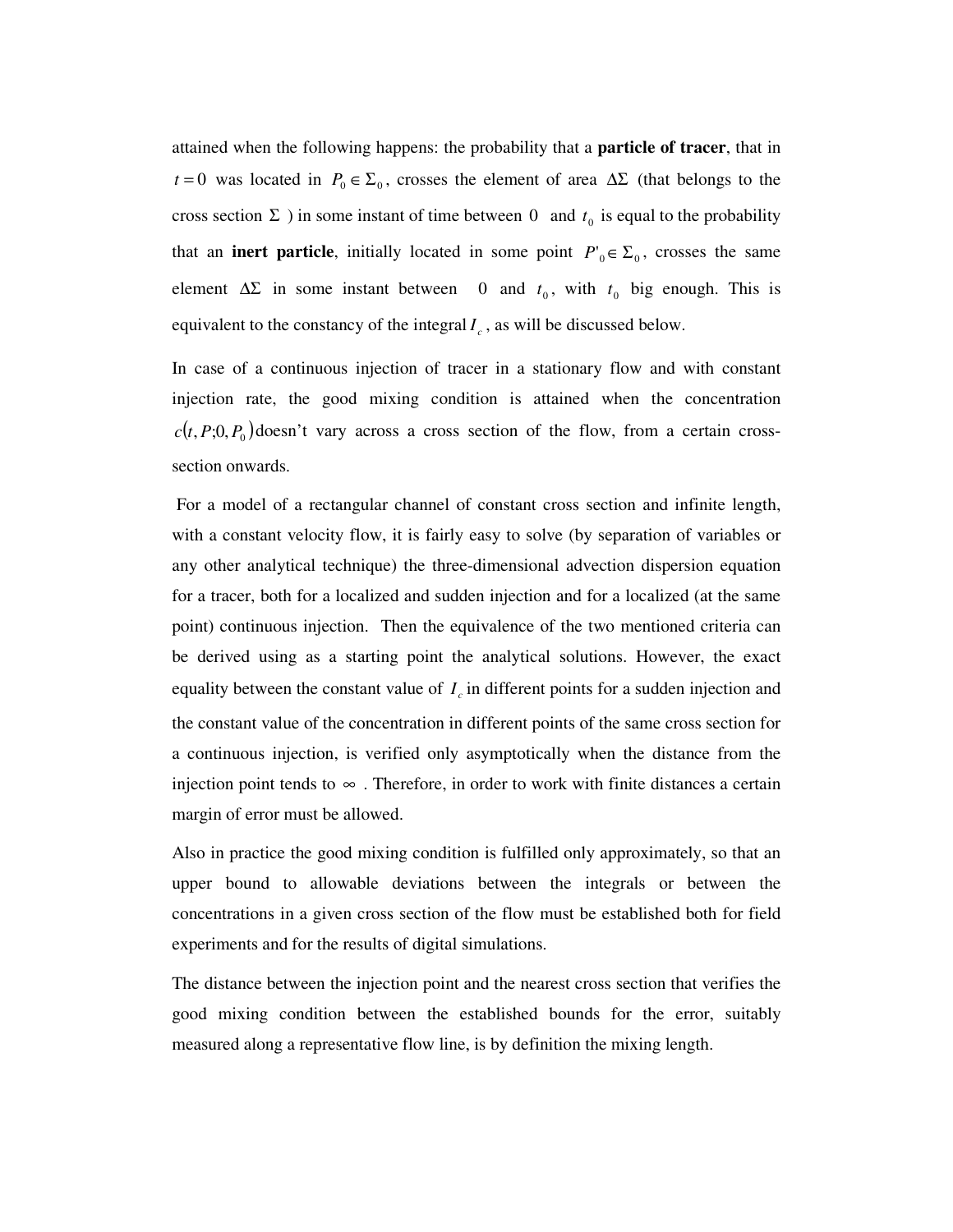In this paper a digital simulation of the mixing process of a tracer in a two dimensional flow is used to estimate the mixing length. Also, an analytical discussion for a hydraulically closed system of the same type considered in the digital simulation is briefly done in the last part of the work.

#### **Numerical simulation: the continuous model and its discretisation.**

A laminar flow of a viscous, incompressible fluid is considered. A fluid in two dimension domain,  $\Omega \subset \mathbb{R}^2$  throughout time  $t \in [0, t_{end}]$  is characterized by (as in GRIEBEL, M et al. 1997)

 $\vec{u} : \Omega \times [0, t_{end}] \rightarrow \mathfrak{R}^2$  velocity field.

 $p : \Omega \times [0, t_{end}] \rightarrow \Re$  pressure field.

 $\varphi : \Omega \times [0, t_{end}] \to \mathfrak{R}$  density field.

As the fluid under study is incompressible, density changes are negligible, so we assume  $\varphi(\vec{x},t) = \varphi_{\infty} = const.$  Flow is described by a system of partial differential equations whose dimensionless form is given by

$$
\frac{\partial}{\partial t}\vec{u} + (\vec{u}.\text{grad})\vec{u} + \text{grad }p = \frac{1}{Re}\Delta\vec{u} + \vec{g}
$$
 (momentum equation)  
div  $\vec{u} = 0$  (continuity equation).

Where Re is the dimensionless Reynolds number of the flow (not the fluid) a relation between inertia and viscous forces, and  $\vec{g}$  is the gravity force.

The components of the systems are the Navier Stokes equations.

For the two dimensions domain, if we introduce the scalar components of the corresponding vectors,  $\vec{x} = (x, y)^T$ ,  $\vec{u} = (u, v)^T$  and  $\vec{g} = (g_x, g_y)^T$  the system may be written as:

$$
\frac{\partial u}{\partial t} + \frac{\partial p}{\partial x} = \frac{1}{\text{Re}} \left( \frac{\partial^2 u}{\partial x^2} + \frac{\partial^2 u}{\partial y^2} \right) - \frac{\partial (u^2)}{\partial x} - \frac{\partial (uv)}{\partial y} + g_x
$$
  

$$
\frac{\partial v}{\partial t} + \frac{\partial p}{\partial y} = \frac{1}{\text{Re}} \left( \frac{\partial^2 v}{\partial x^2} + \frac{\partial^2 v}{\partial y^2} \right) - \frac{\partial (uv)}{\partial x} - \frac{\partial (v^2)}{\partial y} + g_y \qquad \text{(momentum equations)}
$$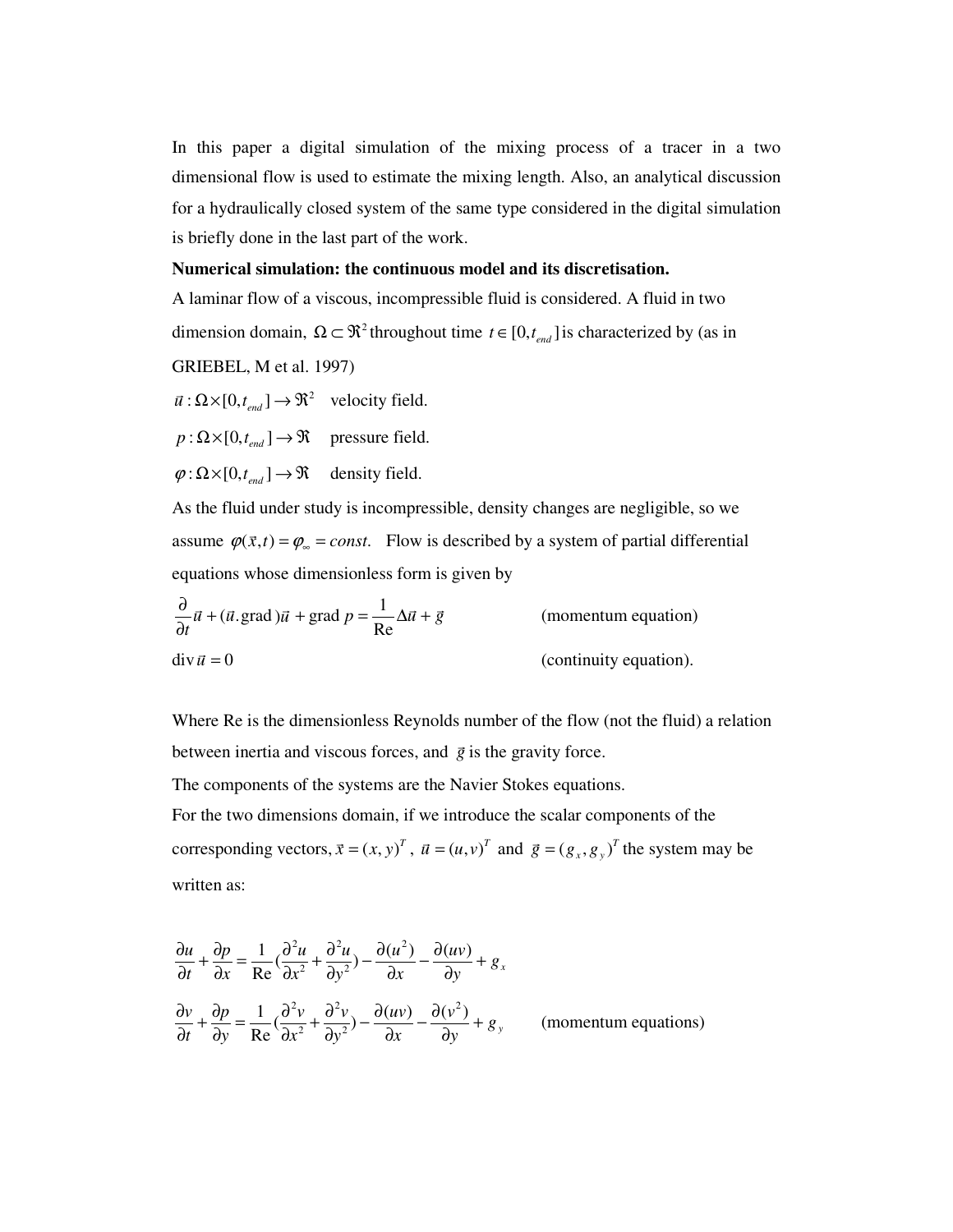$$
\frac{\partial u}{\partial x} + \frac{\partial v}{\partial y} = 0
$$
 (continuity equation)

At  $t = 0$ , initial conditions as  $u = u_0(x, y)$  and  $v = v_0(x, y)$  which satisfy the continuity equation were imposed.

As the discretisation is made on a rectangular regular matrix, velocity components normal and tangential to the boundaries, along cells limiting segments ( $\omega_n$  and  $\omega_i$ ) respectively) may be established. Velocities vanish in the boundary in a no-slip condition, i.e. no fluid penetrates the boundary and the fluid is at rest there. This is the case of the simulation carried out in this application.

A staggered grid was used for representing the domain, pressure and velocities components are imposed in different points of each cell, enabling the averaging of values between adjacent cells.

The developed software may simulate any input: impulsive, continuous or an arbitrary one, by presenting the proper value at the pipe input at each simulation step. The input may be applied at any portion of the system under study.

For each step, the velocity field is updated, obtaining a time evolving velocity field. With this field, a dispersion model is applied.

For studying the mixing characteristics, a continuous tracer injection was imposed at the input and the deviation of the concentration from its mean in the cross section as a function of distance is calculated. When the steady state is reached, the mixing length may be determined.

Obstacles may be situated in the specified domain for studying the mixing length variations. An obstacle is a region in which the borders fulfill the no-slip conditions (null velocities).

### **Simulation results**

As we said before, the software was developed for studying *non compressible fluids* in two and three dimension domains. The grid used in this case (finite differences discretisation) is a two dimension one, of 150 x 20 cells. A balance was made among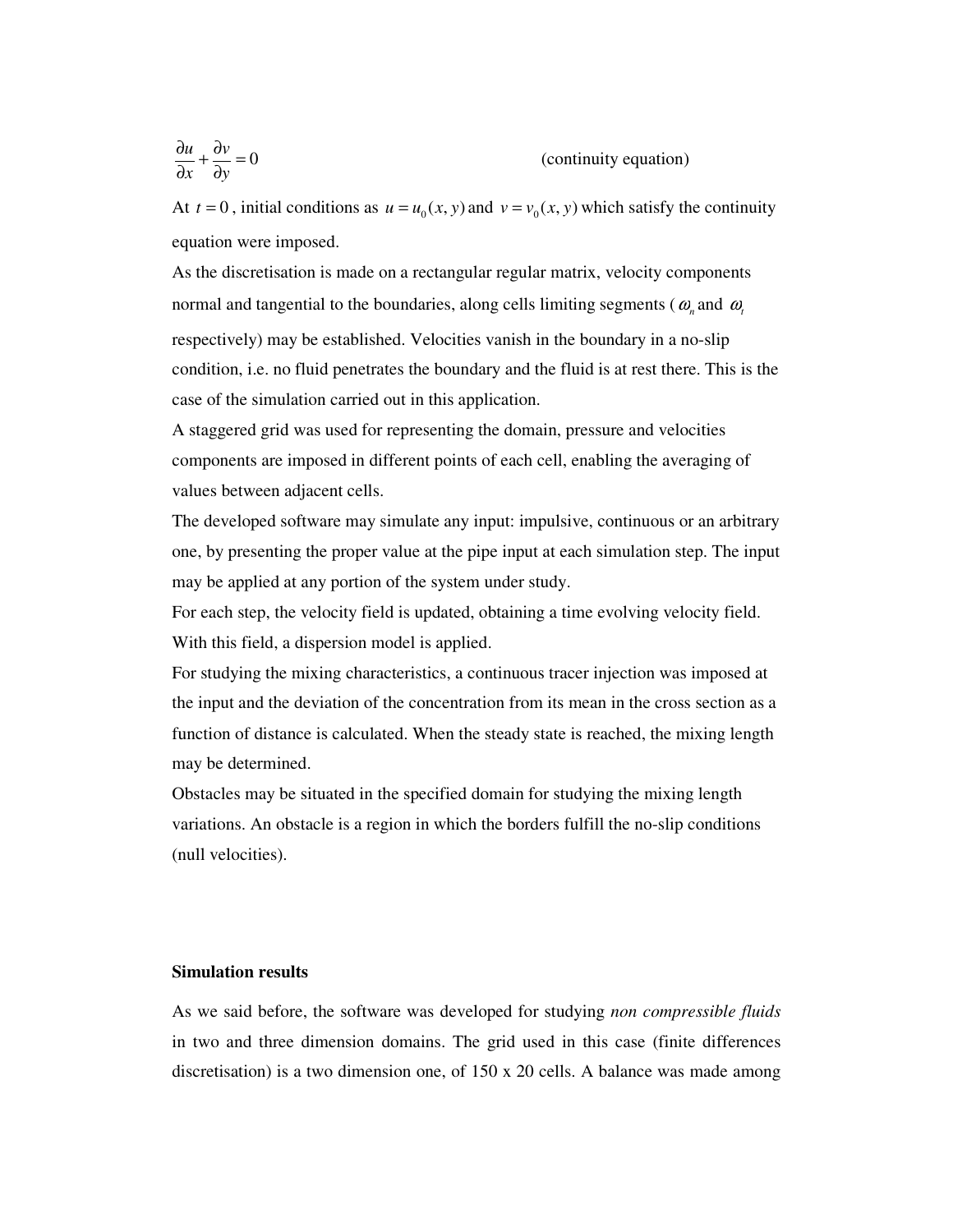the Reynolds number, cell dimension, time step, stability of the algorithms and computer cost (memory and time demand).

Navier-Stokes equations were discretised, as the convective terms of the momentum equations become dominant at high Reynolds numbers, a weighted mixture of central differences and donor-cell was employed.

A *no-slip condition* was adopted for boundaries and obstacles. The velocities field obtained with the Navier-Stokes equations was used to simulate a convectiondiffusion model on it.

The results are shown in Figures 1 and 2, for a given Reynolds number. As a continuous tracer injection is considered, the steady state reached is shown in both figures. The injection is simulated in a portion of 9 cells ( $x=50$  to 52,  $y=14$  to 16).

In Figure 1 the situation without any obstacle is exampled. The good mixing length is achieved in approximately 4 cross sections, as the concentration's standard deviation is below the adopted criteria.



Figure 1.- Tracer distribution and standard deviation (without obstacles).

When an obstacle is considered (the obstacle is asymmetrically situated, at  $x=65$  to 75, y=8 to 10), the good mixing length is shortened to approximately its half. The situation is shown in Figure 2.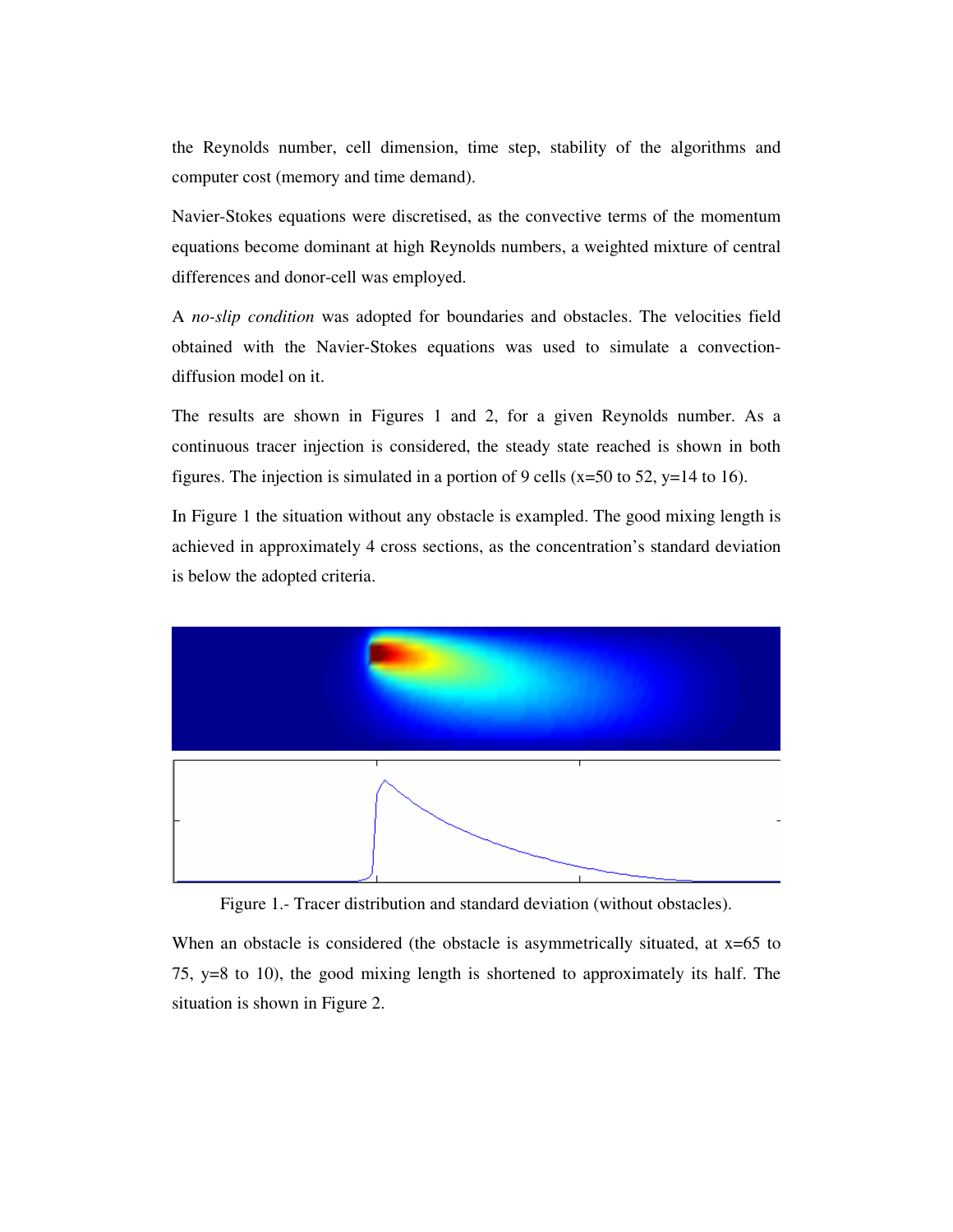No turbulence model is included in the written software, due to its computer cost. Even so, vorticities around the obstacle should be the reason of that mixing length variation.



Figure 2 Tracer distribution and standard deviation (with an obstacle).

#### **Discussion and conclusions**:

(1)We considered two situations, summarized in Figures 1 and 2. The first one doesn't consider any obstacle. In the second an obstacle is situated near the injection point, within the mixing length. As may be expected, the mixing length is reduced when vortices are created by an obstacle; actually, the good mixing length is shortened to approximately its half. Varying the distance between the obstacle and the injection point, the corresponding values of the mixing length was determined as an increasing function of the aforementioned distance.

 (2)A mapping of the *good mixing length* to *Reynolds number should* be studied in both situations, with and without obstacles.

(3) As will be shown elsewhere, the residence time distribution in the point  $P \in \Sigma$  far enough ahead an injection point  $P_0 \in \Sigma_0$ ,  $h(t, P; 0, P_0)$ , for *t* big enough, differs from the residence time distribution corresponding to good mixing conditions  $h_*(t, P)$  by a factor that depends of the quotients between an advection-diffusion length scale  $L_o = D/v$ , and two characteristic length scales  $L_c(P)$  of *c* and  $L_I(P)$  of  $I_c$ , defined along an averaged and suitably selected flow line.